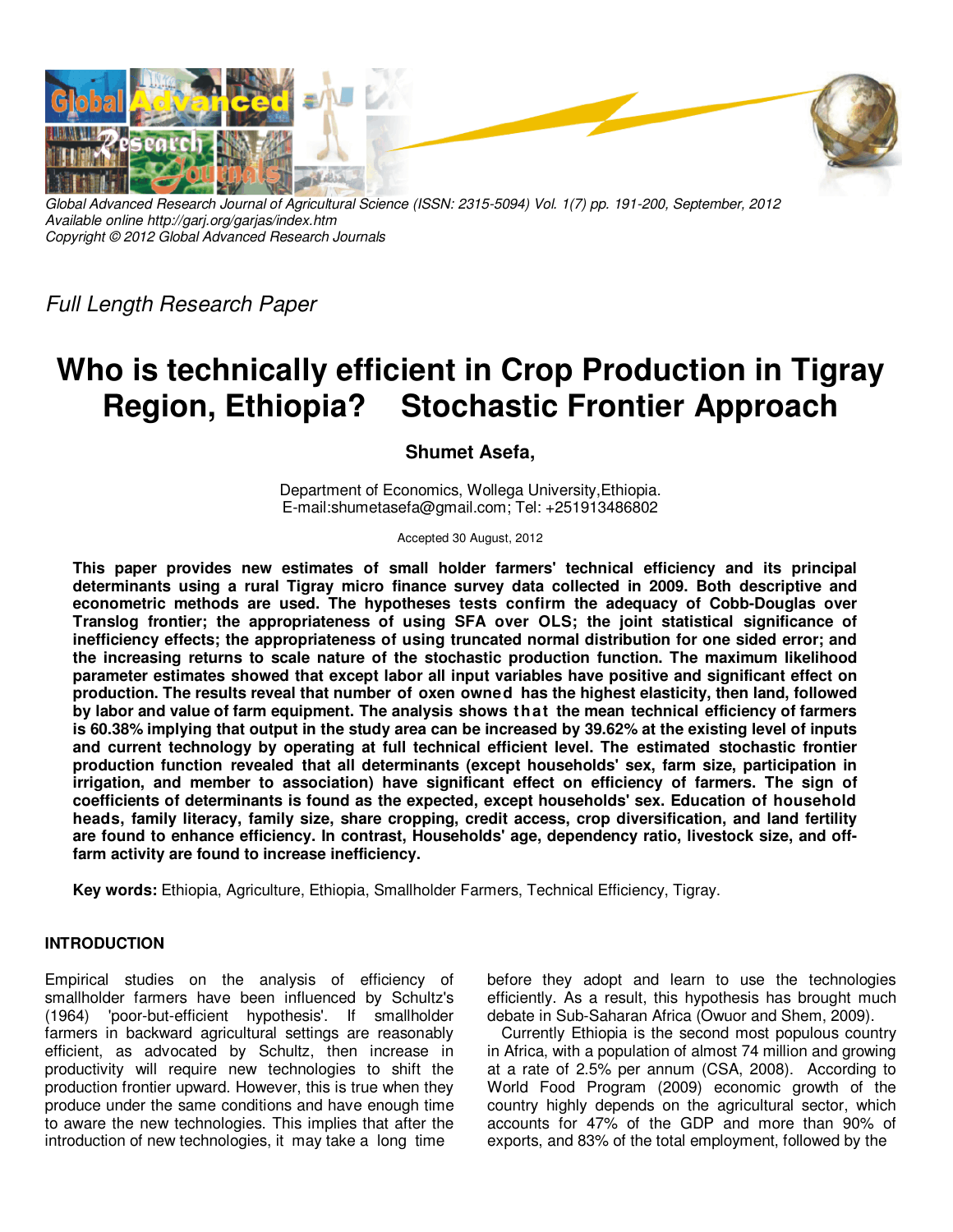service and the manufacturing sectors with a share of 39% and 14% of GDP, respectively. The agriculture sector in Ethiopia is highly dependent on rain-fall and thus more vulnerable to weather shocks. Extreme dependence on traditional technology, rain-fed agriculture, poor traditional technology, rain-fed agriculture, poor supplementary services such as access to extension, credit, marketing, and infrastructure, and poor agricultural policies have been the principal causes of food insecurity in Ethiopia.

In spite of the potential benefits that may be gained by proper identification of the extent, causes and possible remedies of technical inefficiency of farmers, available evidence shows that little attention has been given to a systematic analysis of the efficiency of resource use in Ethiopian in general and in the study area in particular. Therefore, such studies will benefit farmers as policy intervention may need to have prior information whether to continue with the existing technology by improving the efficiency of less efficient farmers or to introduce a new technology so as to increase crop production in the study area.

### **STATEMENT OF THE PROBLEM**

Although agriculture still remains to be the back bone for Ethiopian economy, its performance has been unsatisfactory and unable to fulfill the growing food demand as result of high population growth. Now a day this decline in productivity has been given due attention in the national development efforts. However, because of the influential 'poor-but-efficient hypothesis' of Schultz (1964) resources have been concerned mainly with increasing the productivity of agriculture sector by the introducing and adopting new technologies.

Now a day in Ethiopia there has been increasing focus by policy-makers on investments on modern technologies rather than efforts targeted at improving the efficiency of inefficient farmers. Theoretically, introducing modern technologies can increase agricultural productivity and production. However, in areas where there is inefficiency in which the existing inputs and technologies are not efficiently utilized trying to introduce new technologies may not have the expected results. Obviously, the level of farmers' technical efficiency has paramount implications for country's choice of development strategy (Zenebe et.al, 2005).

In Ethiopia, researches on technical efficiency of smallholder agriculture are not extensive, and the findings or conclusions of some of them are not consistent with one another. Therefore, policy implications drawn from some of the above empirical works may not allow in designing area specific policies to be compatible with its socio-economic as well as agro-ecologic conditions and the results of some of the studies may not allow to make comparative analysis of farmers' efficiency across tabias Tabia is local

administrative area equivalent to Kebele. Theref ore, this study intends to fill these gaps.

### **OBJECTIVE OF THE STUDY**

The objective of this study is to make analysis of technical efficiency of smallholder farmers with the aim of providing information to policy makers whether to continue with the existing technology by improving the efficiency of less efficient farmers or to introduce a new technology so as to increase crop production in the study area.

### **HYPOTHESES**

Smallholder farmers are characterized by heterogeneity in various aspects of livelihoods like differences in resource endowments, knowledge of farming practices, and other socio- economic factors which could lead to difference in their technical efficiency. The following hypotheses can be tested using the generalized likelihood ratio test:  $LR = -2/L$ (H0)-L (H1)], where L (H0) and L (H1) are the values of log likelihood functions under the null and alterative hypothesis, respectively (Greene, 1980). The null hypothesis is rejected when the calculated chi-square is greater than the critical chi-square with degree of freedom (the number of parameters equal to zero at null hypothesis) i.e. LR  $> \chi$ C<sup>2</sup> (Kodde and Palm, 1986).

1. The hypothesis that identifies the appropriate functional form that can adequately represent the data is tested.

2. The hypothesis that shows the appropriateness of employing stochastic frontier model over ordinary least square is tested.

3. The hypothesis that specifies whether the technical inefficiency effects are jointly significant or not is tested.

4. The hypothesis that specifies whether the half-normal distributional assumption of inefficiency effect is appropriate or nor is tested.

5. The hypothesis that specifies whether the stochastic frontier production function is characterized by constant returns to scale or not is tested.

### **Significance of The Study**

The ability of farmers to adopt modern agricultural technologies and achieve sustainable food crop production depends on their level of technical efficiency. Technical Efficiency measurement in developing countries is very important because it is another important source for productivity growth (Al-hassan, 2008).Especially in areas where resources are scarce; making such analysis is highly crucial to improve agricultural production and productivity without injecting new investment on modern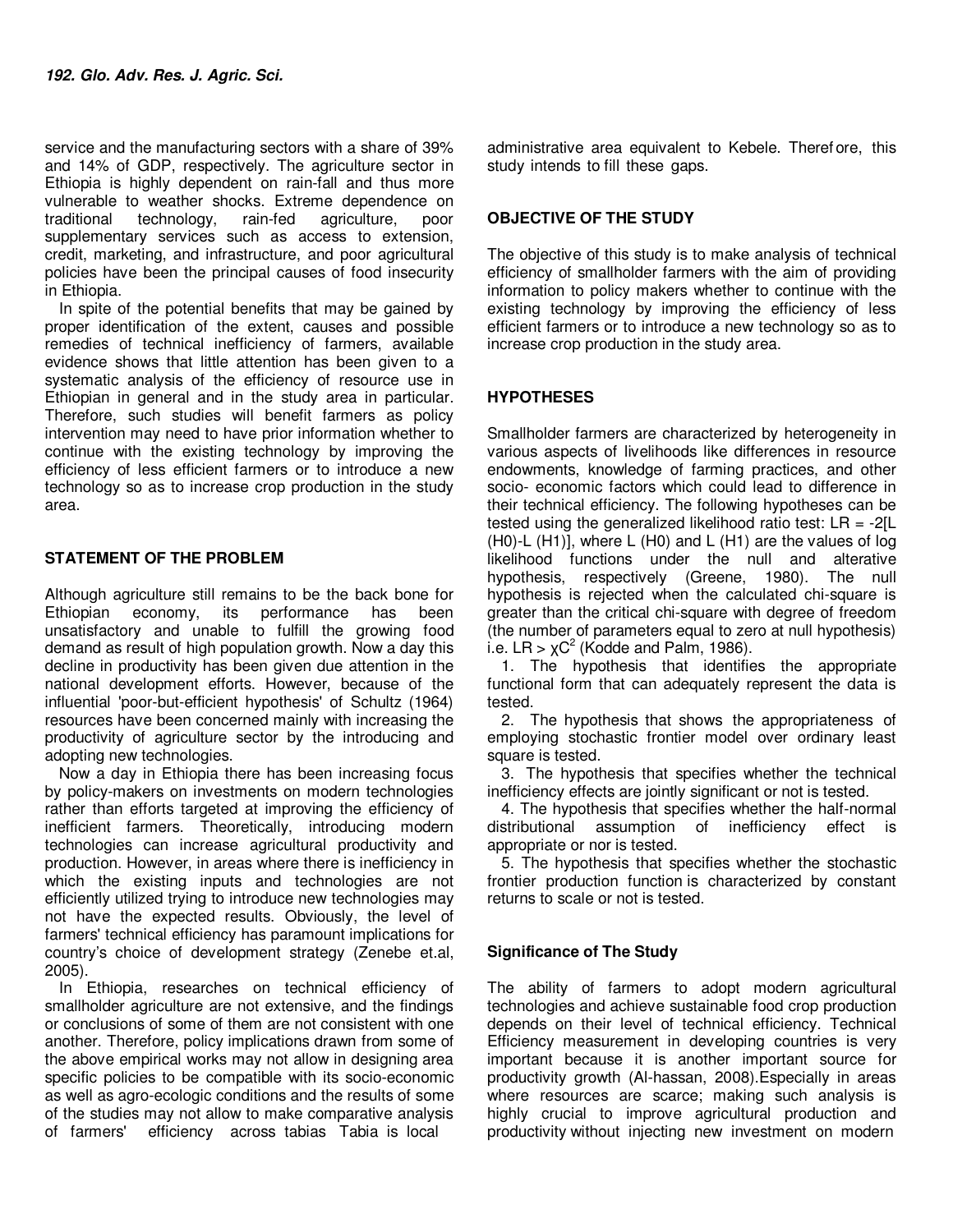technologies. An empirical investigation of farm specific technical efficiency and its principal determinants will help policy makers as well as development endeavors to determine the level to which farmers are using the existing technologies efficiently and whether it is possible to raise productivity by improving technical efficiency with the given technology or to develop and adopt new technologies to raise agricultural productivity. Finally, the study will hopefully serve as a base for further and detailed study in the study area in particular and in the region in general.

### **REVIEW OF LITERATURE**

Agriculture in Ethiopia is characterized by mixed farming system. In both high and mid altitude areas, livestock husbandry is an integral part of crop husbandry. Within the mixed farming type, cereal crops account for about three– fourth of the planted area; while the remaining cultivated area is devoted to the production of other annual and perennial crops such as pulses, oil crops and coffee. Extensive livestock production in the arid and semi– arid areas is also a common feature of the sector. Crop production differs from one region to other due to the existence of significant differences in rainfall, temperature, soil types, and market access. The majority of smallholder farmers grow food crops (USDA (2009).

According to CSA (2008) most agricultural producers are subsistence farmers with small land holdings having the nature of fragmentation. Majority of small holding farmers in Ethiopia live in highlands. There are two main soil types in the highland agro-ecologic type of the country. The first type is reddish-brown clayey that can hold moisture and are well endowed with needed minerals, with the exception of phosphorus. The second type is a brownish-to-gray and black soils with high clay content. These soil types have great agricultural potential in the country.

Most of the empirical works on the efficiency of small holder farmers have been triggered by Schultz's (1964) 'poor-but-efficient hypothesis'. According to Schultz (1964) small holder farmers in backward agricultural settings are poor but efficient in allocating their resources. If farmers are efficient, then increase in productivity will require new inputs and technology so as to shift the production frontier upward. In addition, there is a possibility to enhance productivity through more efficient use of farmers' resources with the given technology (Zenebe.et.al, 2005).

The classical theory of production is based on the notion that firms are efficient and any actual output variation from the frontier is due to external shocks which is entirely beyond the control of the decision makers. According to neo-classical theory of production different producers can produce different levels of output even if they use the same level of inputs and technology. The difference in observed outputs from the frontier among producers can be

explained not only from external shocks but also through differences in efficiency of using the existing resources.

Technical efficiency measures the relative ability of the farmers to get the maximum possible output at a given level of input or set of inputs. Technically efficient farmers are those that operate on the production frontier which represents maximum output attainable from each input level. All feasible points below the frontier are technically inefficient points. According to Ellis (1988) technical efficiency is the extent to which the maximum possible output is produced from a given set of inputs. On the other hand, a producer is said to be allocatively efficient if production occurs in a set of economic region of the production possibility set. Thus, if a farmer has achieved both technical and allocative efficiencies, then the farmer can be said economically efficient.

Since Farrell's (1957), there was a growing demand in developing methodologies to be applied for measurement of efficiency. Early methodologies were deterministic frontier models which attribute all deviations from maximum possible output only to inefficiency. However, recent improvement on early methodologies has made it possible to separately account for factors beyond and within the control of decision makers such that only the latter that causes inefficiency. Developments in production frontier have been an attempt to measure productive efficiency. The production frontier shows the range of maximum possible output levels and identifies the extent to which the farmer lies below or on the frontier.

Productivity shows the ability of the farmer to produce a given quantity of output (it may not be maximum possible output) from the given level of inputs. Hence productivity does not show the relative performance of farmer in producing maximum possible output from the given set of inputs.

### **RESEARCH METHODOLOGY**

### **Sources and Methods of Data Collection**

The research site is located in the Geba catchment with

in Tigray region. The site covers 4600 km $^{\mathsf{2}}$  area, 10 Woredas and 168 Tabias. To reflect the contrasting agro-climatic zones of the site four woredas were selected. One tabia was randomly selected from each woreda. The four survey tabias are Arato from Enderta woreda of Southern zone; Rubafeleg and Tsenkanite are from Hawzien and Atsbi woredas of the Eastern zone respectively; Siye is from Tanqua Abergelle of the central zone.83 observations from Arato, 79 observations from Rubafelg, 87 observations from Tsenkanite and 77 observations from Siye were randomly sampled .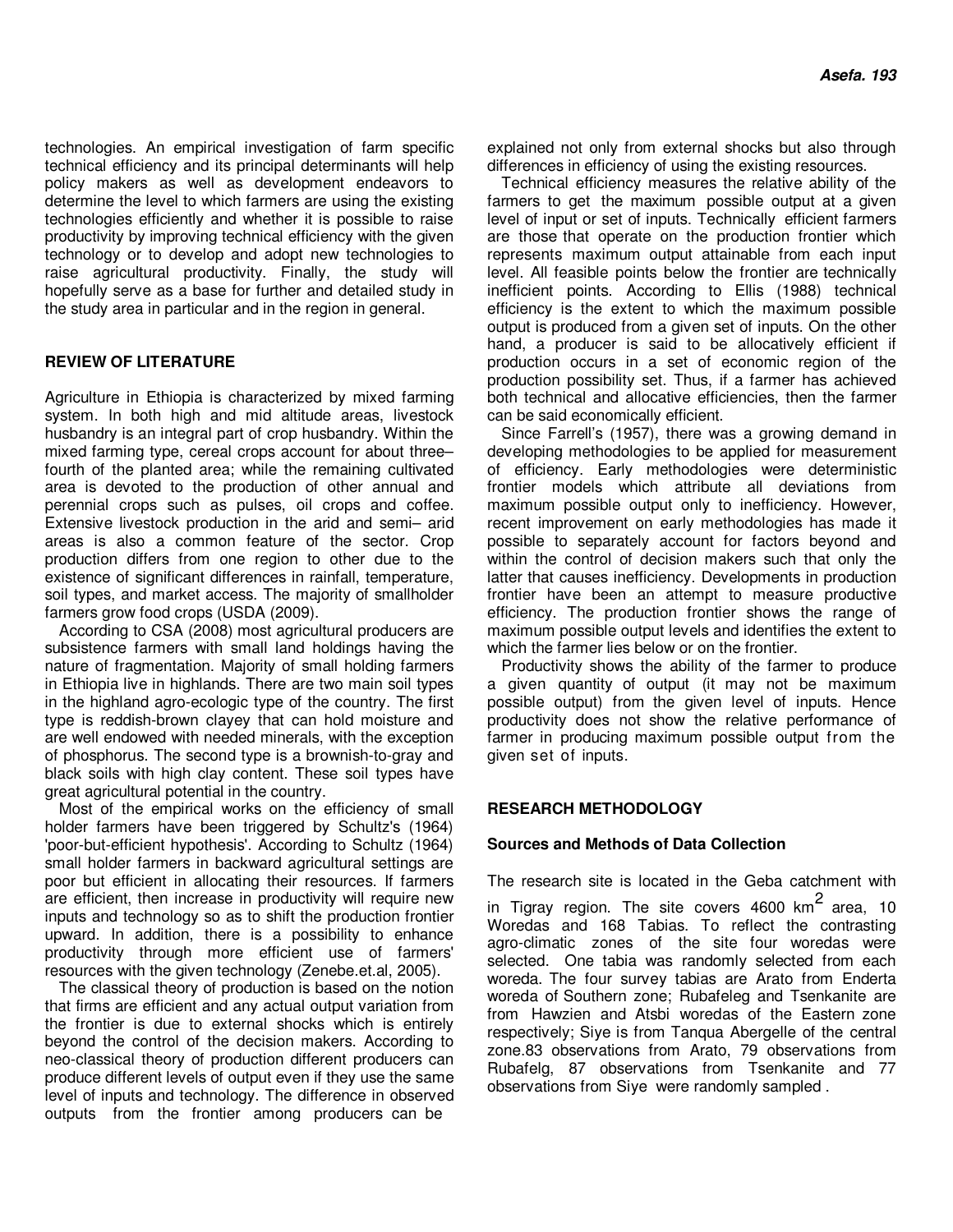### **METHODS OF DATA ANALYSIS**

The variation of actual output from the frontier due to inefficiency and random shocks can be captured through stochastic frontier approach .The existence of inefficiency in crop production comes from inefficient use of scarce resources. There exist two main competing methods for<br>analyzing technical efficiency and its principal analyzing technical efficiency and its principal determinants: the parametric frontier (stochastic frontier approach) and the non-parametric frontier (data envelopment analysis). Non-parametric frontier suffers from the criticism that it takes no account of the possible influence of random shocks like measurement errors and other noises in the data (Coelli, 1995).

The parametric frontier uses econometrics method to estimate the parameters of both stochastic frontier production function and inefficiency effect model. The

### **Cobb-Douglas stochastic frontier production function**

The stochastic frontier production function that assumed Cobb-Douglas form is given as:

lnq= β0 + β<sub>1</sub>lnld+ β<sub>2</sub>lnox + β<sub>3</sub>lnlb+ β<sub>4</sub>lnfeqpt+ β<sub>5</sub>arato+ β<sub>6</sub>siye+ β<sub>7</sub>tsenkanet+ v<sub>i-</sub>u<sub>i</sub>.........(1)

Where: βi's are parameters denoted the coefficient of inputs to be estimated by maximum likelihood estimation method (MLE). Here they refer to output elasticity for inputs. ln is natural logarithm; q-is the value of output produced by i<sup>th</sup> farmer; Id- is the total crop area cultivated in 'tsimad'; lb- is the total labor days spent on farm; ox– is the total oxen days used; feqpt-is the total value of farm equipments owned; while arato, siye, and tsenkanet are the name of tabia which take value one if households live in there, zero otherwise. The choice of these convectional inputs is made because these inputs are very important which are commonly used for crop production in the study area.vi - is the random variable assumed to be independently, identically, and normally distributed (iid) N  $(0, σ<sup>2</sup>)$  $u_i$  - is a non-negative random variable assumed to be independently and identically distributed (iid) N (μ,  $\sigma^2$ u)  $\cdot$ 

### **Sources of Technical Inefficiency**

The level of technical efficiency is estimated as:

 $TEi = \frac{VI}{V}$ 

biggest advantage of stochastic frontier approach is the introduction of stochastic random noises that are beyond the control of the farmers in addition to the inefficiency effects. The disadvantage of this approach is that it imposes explicit restriction on functional forms and distributional assumption for one-sided error term (Battese and Coelli, 1995).In opposite to the stochastic frontier method, data envelopment analysis is a deterministic frontier, meaning that all deviation from the frontier is attributed to inefficiency only. It is difficult to accept this assumption, given the inherent variability of agricultural production in developing countries due to a lot of exogenous factors like weather shocks, pests, diseases, etc (Coelli and Battese,1995).Furthermore, because of the low level of education of farmers in developing countries, keeping accurate records is not a common practice. Thus, most available data on production are more likely to be subject to measurement errors. As a result of above argument, this study employs a stochastic frontier approach introduced by Aigner et.al (1977), and Meeusen and Van den Broeck (1977).

# $=\frac{f(xi,\beta i)\exp{(\pi i)}}{f(xi,\beta i)\exp{(\nu i)}}$

 **=** exp (-ui) **……………………**(2)

Where Yi is the actual output while  $Y^*$  is the frontier output or the maximum potential output. To test whether technical inefficiency effect is absent and hence the conventional production function is more appropriate or not than stochastic frontier approach, the study uses the generalized likelihood-ratio test .The results these hypothesis tests are presented in the result and discussion part. For the inefficiency effect model, the household specific factors are assumed to linearly affect farm technical inefficiency. Given the specification of the stochastic frontier production function, as defined by equations (1), the technical inefficiency effect of the i<sup>fh</sup> farmer is given as:

Ui=δ0**+**δ<sub>1</sub>Ζ<sub>1i</sub>+δ<sub>2</sub>Ζ<sub>2i</sub>+δ<sub>3</sub>Ζ<sub>3i</sub>+δ<sub>4</sub>Ζ<sub>4i</sub>+δ<sub>5</sub>Ζ<sub>5i</sub>+δ<sub>6</sub>Ζ<sub>6i</sub>+δ<sub>7</sub>Ζ<sub>7i</sub>+δ8 Z8i**+**δ9Z9i+δ10Z10i**+**δ11Z11i+δ12 Z12i+δ13Z13i+δ14Z14i+δ15Z15i+δ16Z16i+δ17Z17i+Wi..... (3)

Where δi's are parameters denoted the coefficient of technical inefficiency effects. Here negative and positive signs of the parameters reveal that they can increase and decrease farmer's technical efficiency, respectively.  $wi=$ unobserved random error term;  $i =$  number of farmers (1-326 sample respondents). The ML estimates of technical inefficiency effect model given above can be estimated using a software package FRONTIER VERSION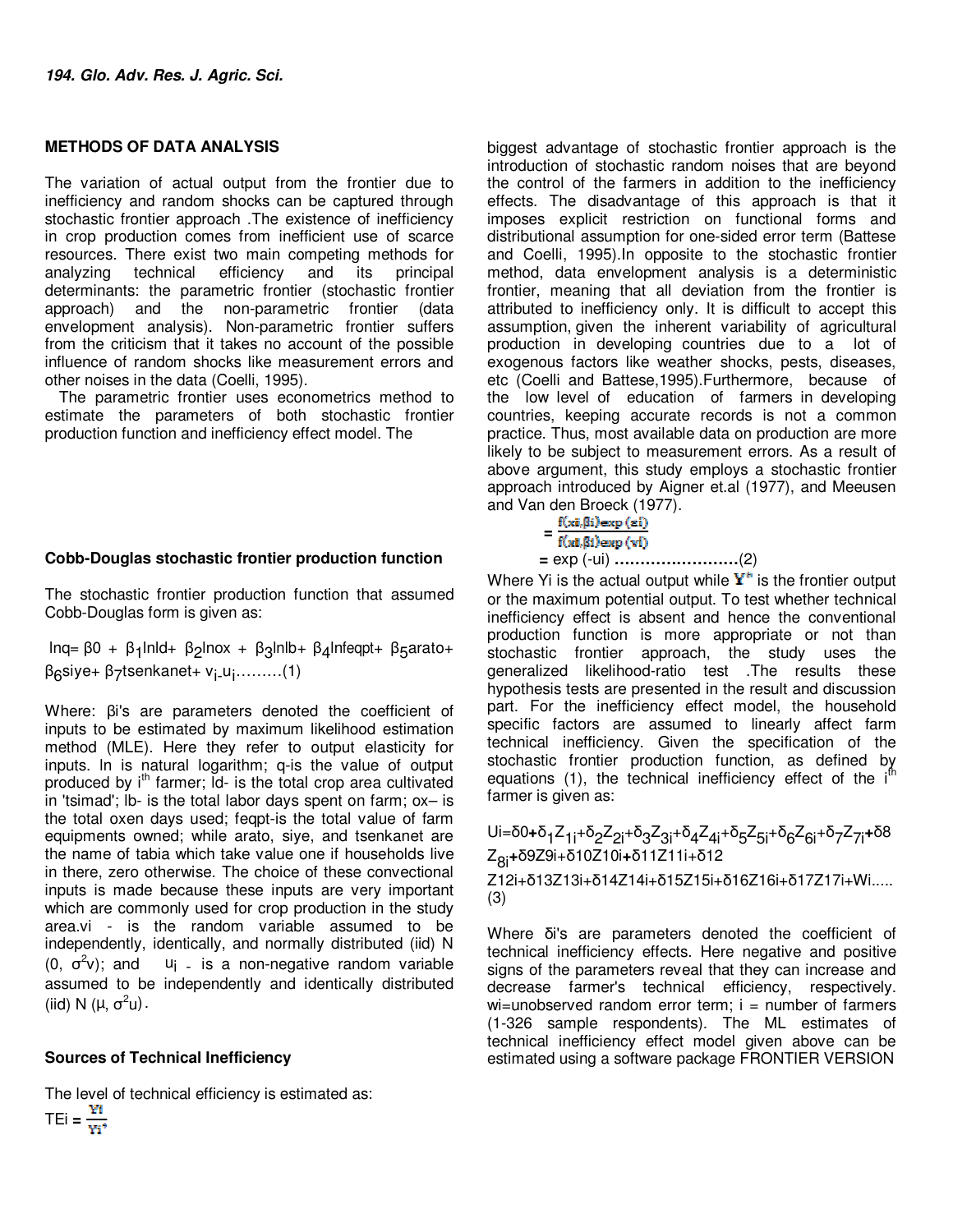4.1(Coelli, 1996), which is specifically designed for the estimation of efficiency. ui is non-negative random variable,

### **RESULTS AND DISCUSSIONS**

### **FINDINGS**

Hypotheses stated in the model specification part and validity of the model which is used for analysis has to be tested before estimating the parameters of the model. One attractive feature of SFA is, it is possible to test various hypotheses , which are not possible in nonparametric model(Obwona,2006;Tedla,2002; Bakhsh,2007;and Thiam et.al.,2001). The following specification tests are performed using generalized likelihood ratio tests:  $LR^1$  LR denotes log likelihood =-2[L (H0)-L (H1)], where L (H1) and L (H0) are the values of the log likelihood functions under the alternative and null hypothesis, respectively (Greene, 1980).

The first hypothesis testing is choosing the appropriate functional form for the data from the Cobb-Douglas and Translog frontier. The calculated likelihood ratio value (LR) equals to 33.72 while the critical likelihood ratio value  $(\chi C^2)$ at 22 degree of freedom at upper 1% level of significance equals to 37.6.Since the calculated LR value is less than the critical value of  $\chi^2$  at 22 degrees of freedom, not rejecting the null hypothesis at 1% level of significance implies that the Cobb Douglas functional form adequately captures the crop production behavior of farmers in the study area (Kodde and Palm, 1986).

The next hypothesis whether the SPF Stochastic Production Frontier is more appropriate than the convectional production function. The calculated likelihood ratio value (LR) equals to 78.85 while the critical likelihood ratio value  $(\chi C^2)$  at 1 degree of freedom with upper 1% level of significance equals to 6.63.Since the calculated LR

value is greater than the critical value of  $\chi^2$  at 1 degrees of freedom, rejecting the null hypothesis implies that S PF is more appropriate than convectional production function or there is significant technical inefficiency variation among the smallholder farmers.

The third hypothesis is that the explanatory variables in technical inefficiency effect model are simultaneously equal to zero. The calculated value of LR equals to 30.86 while the critical likelihood ratio  $(\chi C^2)$  of upper 5 percent level of significance at 17 degree of freedom equals to 27.6.Since the calculated likelihood ratio , LR , value is greater than the critical value of LR , χC2, at 17 degree of freedom with upper 5 % level of significance, the null hypothesis that determinant variables in the inefficiency effect model are simultaneously equal to zero is

assumed to be independently and identically distributed (i.i.d) with truncated-normal distribution N ( $\mu$ ,  $\sigma^2 u$ ) (Stevenson, 1980) where  $\mu > 0$  i.e.  $\mu \geq 0$  reflects the level of technical efficiency of farmers relative to the frontier.

rejected at 5 % level of significance. Therefore, the explanatory variables associated with inefficiency effect model are jointly different from zero. Hence these variables jointly explain inefficiency differences among the farmers.

The fourth hypothesis testing is for about the distributional assumption of the one sided error term. Given Cobb-Douglas stochastic frontier production function best fits the data; the researcher tests hypothesis whether the technical efficiency level is better estimated using a half- normal  $(\mu=0)$  or a truncatednormal distributional assumption of U<sub>i</sub> (µ>0) using FRONTIER VERSION 4.1.This software is designed only for half -normal and truncated-normal distributional assumption for inefficiency effect. The calculated likelihood ratio value (LR) equals to 30.11 while the critical likelihood ratio value  $(\chi C^2)$  at 1 degree of freedom with upper 1% level of significance equals to 6.63.Since the calculated LR value is greater than the critical value of  $\chi^2$  at 1 degrees

of freedom, rejecting the null hypothesis implies that truncated-normal distributional assumption of one sided error term is more appropriate for the farmers in the study area than half-normal.

The last hypothesis testing is the test for returns to scale. Thus, the log likelihood-ratio test is calculated to be 70.66 and when this value is compared to the critical value of  $\chi^2$ at 4 degrees of freedom with 1% level of significance equals to 13.28, the null hypothesis that the Cobb-Douglas production function is characterized by constant return to scale is strongly rejected. The sum of the partial elasticity of all inputs equals to 1.73.This means an increase in all inputs at the sample mean by one percent will increase crop production in the study area by 1.73 %. This reveals that the production function is characterized by increasing returns to scale.

### **STOCHASTIC FRONTIER PRODUCTION FUNCTION RESULTS**

As already stated above, the present study employs one stage maximum likelihood estimation procedure to simultaneously estimate the parameters of both stochastic frontier production function and inefficiency effect model. The result reveals that all input variables, except labor, have significant effect on crop production in the study area. Contrary to the prior expectation, labor with positive sign turned out to be insignificant.

For the case of inefficiency effect model, all determinant variables except sex of household head, farm size, access to irrigation, and member to association are significantly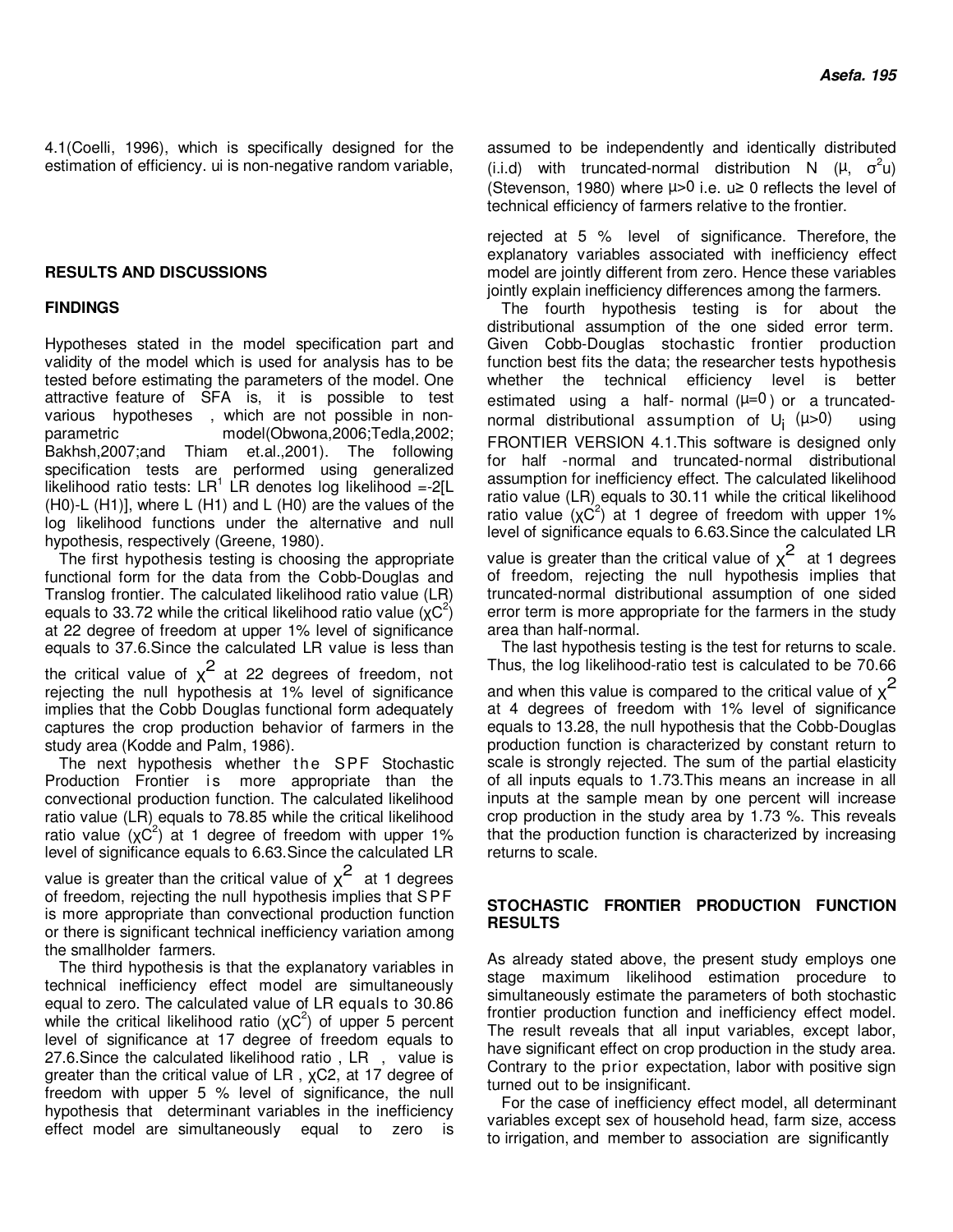responsible for technical efficiency variation among the farmers. The sign of coefficients of both input variables and inefficiency effects have been as prior expectation except sex of household head. Education of household head, literate members of household head, family size, participation in share cropping, credit access, crop diversification, and land fertility are found to enhance farmers' technical efficiency. In contrast, households' age, dependency ratio, livestock size, off-farm activities are found to increase technical inefficiency.

Given the Cobb-Douglas functional form used, stochastic frontier approach implemented, truncated normal distribution of the inefficient effect assumed, the mean technical efficiency is estimated to be 60.38% with minimum of 0.13% and maximum of 88.64%. This indicates that average technical efficiency of farmers in the study area is a little bit above the mid-way to the frontier. The estimated values of gamma (γ) of both functional forms (0.9378 in the case of Cobb-Douglas and 0.9070 in the case of Translog frontier) reveal the fact that farmers in the study area are technically inefficient and there is significant efficiency variation among the farmers. This again reveals the fact that most farmers in the study area are using their existing resources inefficiently.

Using the values of the actual output observed and the predicted technical efficiency scores of each sample farmer(for the case of C-D SFPF Stochastic Production Frontier), the potential output is estimated for each farmer in Birr. The mean value of the actual output and the mean value of the potential output are 1383.549 Birr and 2291.40 Birr, respectively. 93.78% of this output variation is due to variation in technical efficiency among the farmers while the remaining 6.22 % is due to statistical noises which are not under the control of the farmers. This shows that there is wider room for rising crop production in the study area by improving the efficiency of inefficient farmers without undertaking additional investment on modern agricultural technology, given the fact that technical efficiency of farmers is directly related to the overall productivity of the agricultural sector.

As far as the frequency distribution of technical efficiency estimates of households is concerned, nearly 36.2% of the farmers having efficiency score below the mean 0.60; the remaining 54.6% of the farmers have efficiency scores ranging from 0.60 to 0.80; and only 9.2% of the respondent farmers having efficiency score above 0.80. The distribution of the technical efficiency scores clearly shows that it is skewed heavily in the range of 0.60 to 0.80, representing more than half of the sample farmers. The wide variation in technical efficiency is an indication that most of the farmers in the study area are still using their resources inefficiently in the production process and there still exists opportunities for rising their crop production by improving their current level of technical efficiency.

Variables that are considered as principal determinants

of technical efficiency can be categorized into three such as demographic characteristics (sex, age, education of household head, number of literate family members, family size, dependency ratio), resource factors (livestock size, farm size, and land fertility) and institutional and other associated factors (access to credit, participation in irrigation, members to association, off-farm activities, crop diversification etc). Households' sex ,access to irrigation, farm size ,and members to association have not been found to explain the argument why some farmers are technically more efficient while others are technically less efficient, although their signs are as expected except sex. Greater attention has to be given during interpretation of the signs of coefficients of technical inefficient effect. Positive sign of the coefficient of one variable shows the negative effect of that variable on technical efficiency. The opposite is true for negative sign of the coefficient of the variable. This is because the dependent variable is technical inefficiency not technical efficiency of the farmers.

### **Demographic Characteristics**

*Age of Household Head***:** Age and age square have been found to be significant variables in explaining the variation in technical efficiency among farmers .Age of the head of household, which is considered as a proxy of farmers' experience in farming, is hypothesized to have positive effect on efficiency. The result also supports the hypothesis that age and age square have positive and negative significant effect (at 5% and 10 % level of significance, respectively) on inefficiency. This is because as age increases farming experiences increases so that efficiency increases. But after certain age interval it will have negative effect on efficiency because of older farmers are thought to be more conservative in implementing modern technologies. This means that age and efficiency have inverted u-shaped relationship i.e. efficiency increases with age up to some point and then decreases with rise in age. Hence, middle aged farmers are more efficient than old aged and younger farmers. Since farming like any other professions needs accumulated knowledge, skill and physical capability, age of the farmers is decisive in determining efficiency. The knowledge, the skills as well as the physical capability of farmers is likely to increase as age increases. However this tends to decrease after a certain age level. Older farmers will have less physical capacity to undertake their farming activities efficiently. This finding is consistent with work of Chirwa (2007).

*Education of household head***:** It is hypothesized that educated household head would be able to have higher technical efficiency from the given level of inputs than their illiterate counterpart. The result also supports the hypothesis that education of household head has been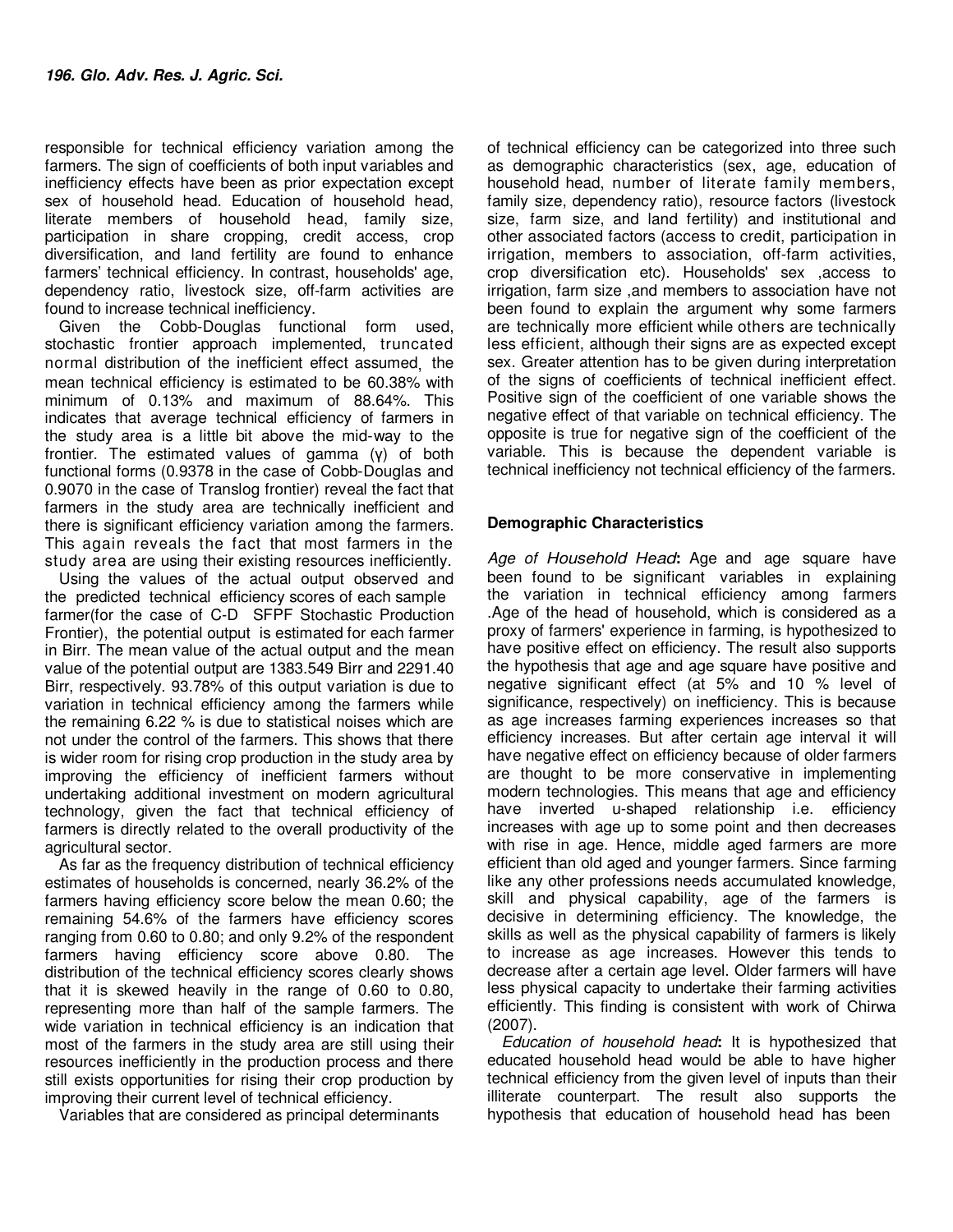found to be significant variable (at 1% level of significance) to enhance efficiency of farmers. This is because education can increase their information acquisition and adjustment abilities, thereby- increasing their decision making capacity. In addition to this it will help them to adopt modern agricultural technologies and be able to produce higher output using the existing recourses more efficiently.

*Family size:* The number of persons living in the household is hypothesized to determine efficiency positively. The result shows that family size has positive and significant effect (at 10% level of significance) on efficiency. This means that households with large family size would manage crop plots on time than their counterparts. This is because at the time of peak seasons, there is shortage of labor. This is possible since more labor can be deployed during peak season in order to timely undertake the necessary farming activities like ploughing, weeding and harvesting that raise efficiency.

*Literate members of household heads***:** Number of literate of family members is hypothesized to have positive effect on technical efficiency. The result also shows that literacy of family members is found to be significant variable (at 1% level of significance) for determination of farmers' efficiency. It has positive and significant effect on efficiency. As the education level of family members' increase it is expected to increase their information acquisition and adjustment abilities, thereby- increasing their decision making capacity by which their attitude will be shaped on in adopting modern agricultural technologies that increase farmer's efficiency. Therefore, households with more literate family members are expected to have better efficiency than their counterparts.

*Dependency Ratio:* Household with high dependency ratio is hypothesized to be less efficient than his counter parts. The result also shows that dependency ratio has negative and significant effect (at 1% level of significance) on efficiency. This reveals those households with high dependency ratio is more likely to be less efficient than those with low dependency ratio. This is due to the reason that as the number of dependent family members (economically inactive) increase the household would have to allocate more financial resources to their health, education and other expenses so that less resources might remain for production purposes (may not be able to use improved inputs ). In other words since family size is controlled higher dependency ratio means less productive workers which results more consumption and less production. As a result of this households couldn't afford to use improved agricultural technologies like fertilizers, improved seed varieties etc due to liquidity constraints.

### **Resource Endowment Factors**

*Livestock size:* The result shows that the value of livestock

owned is found to be negative and significant (at 1% level of significance) in determining efficiency variation among the farmers. It is obvious that the crop husbandry is highly supplemented and complemented by the animal husbandry. It has systematic effect on efficiency i.e. the farmer who possesses more number of livestock will have more money to purchase agricultural inputs, and again has the chance to get oxen for draught power. Since all types of animals, poultry and beehive production are considered in this study, livestock competitive effect has dominated its supplementary effect. This might be due to the reason that farmers who held more livestock may tend to give their due attention to livestock production and hence crop production may be lagged behind it.

Land fertility: It is hypothesized that farmers with fertile lands are more efficient than their counterparts. The result also supports the hypothesis that land fertility is found to have positive and significant effect (at 5% level of significance) on efficiency. This is because fertile lands are expected to increase productivity. A farmer endowed with fertile land will be more technically efficient than infertile lands. This is in line with other empirical findings like Chirwa (2007).

### **Institutional and Other Associated Factors**

*Access to credit:* It is hypothesized that households who have got credit access is more efficient than their counter parts. The result shows that credit access is found to have positive and significant effect (at 5% level of significance) on farmers' technical efficiency in production. This implies that credit availability shifts the cash constraint outwards and thus enables farmers to make timely purchases of inputs that they cannot afford otherwise from their own resources and enhances the use of agricultural inputs that leads to higher efficiency**.** This result is consistent with other empirical works like Kinde (2005) and Gebrehawaria (2008), although for irrigated plots only.

*Off-farm activity:* The result reveals that off-farm activity has negative and significant effect (at 1% level of significance) on farmers' efficiency. Of course being involved in off/non- farm activities may have a systematic effect on the technical efficiency of farmers. This is because farmers may allocate more of their time to off/nonfarm activities and thus may lag in agricultural activities. On the other hand, incomes from off/ non-farm activities may be used as extra cash to buy agricultural inputs and can also improve risk management capacity of farmers. However, the result shows that agricultural lag effect of offfarm activity has dominated its income effect. This result is consistent with other empirical works like Obwona (2006), Kibaara (2005), and Chirwa(2007) .

*Crop diversification:* It is hypothesized that a farmer engaged in crop diversification is more efficient than his/her counterpart. Beside for commercialization, it is used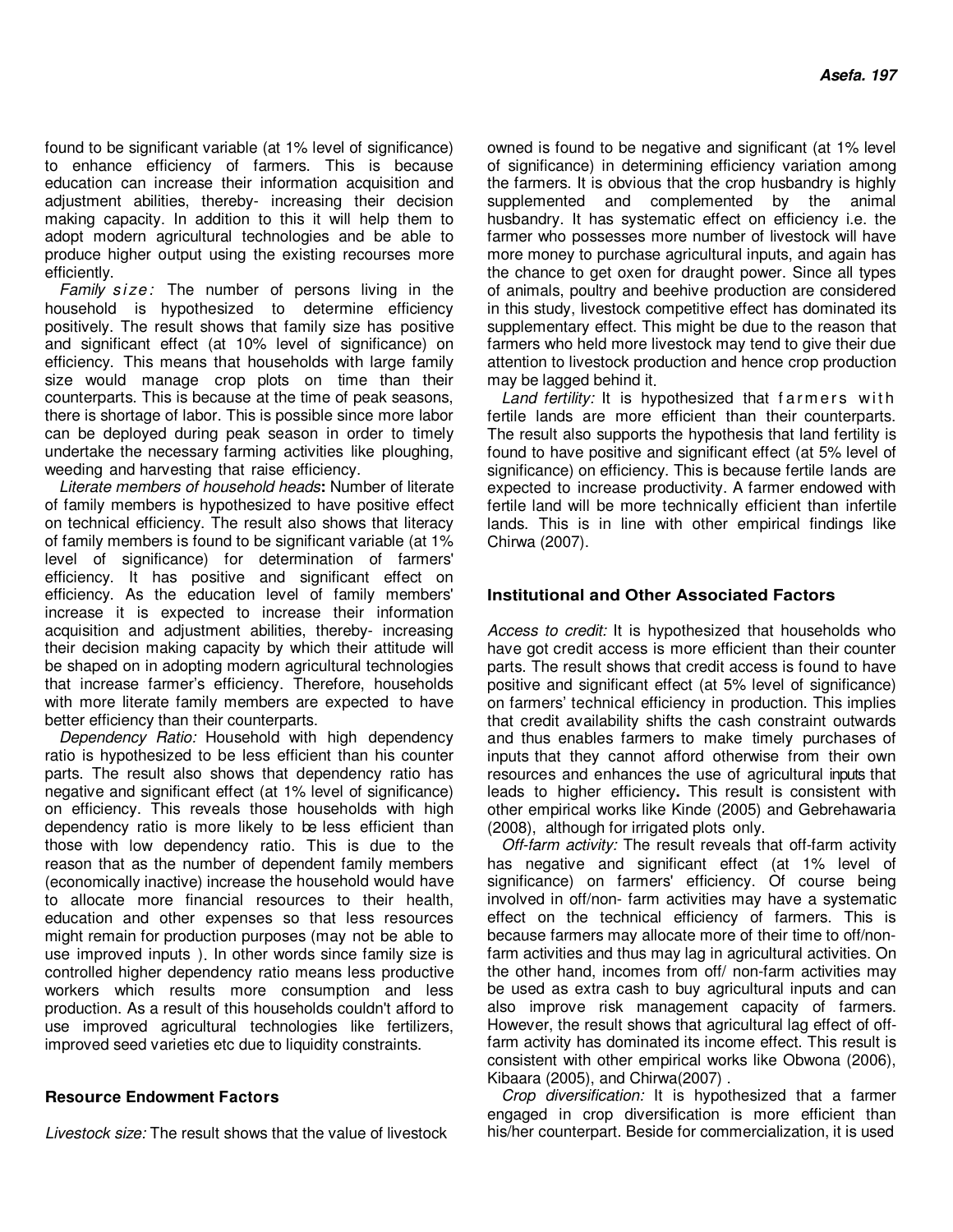as risk minimization during crop failure. The result also shows that crop diversification has positive and significant effect on farmers' efficiency (at 1% level of significance). This is due to the reason that farmer engaged in crop diversification is more efficient in allocating their resources like labor and land than his/her counterpart.

*Share cropping:* It is hypothesized that farmers tend to be less efficient in managing those lands that are owned or rented in than sharecropped. Supporting the hypothesis, the result shows that sharecropping is found to have positive and significant effect (at 5% level of significance) on efficiency. This might be due to the reason that sharecropping may motivate the tenants to work hard to meet their contractual obligations. They may do so because outputs that will be obtained from sharecropped in lands are eventually shared between the land owner and the tenant. Therefore, farmers are expected to give priority to their share cropped land than to their own or hired lands. In other words, farmers who are managing either their own lands or hired lands are less efficient than those farmers who are managing sharecropped lands.This result is in line with the result of Bakhsh (2007) and Chirwa(2008).

### **CONCLUSION**

Hypotheses tests revealed the adequacy of Cobb-Douglas frontier over Translog frontier for the data; the appropriateness of using stochastic frontier production function over convectional production function; the joint statistical significance of inefficiency effects; the appropriateness of using truncated-normal distribution assumption for one sided error term; and the increasing returns to scale nature of the stochastic frontier production function.

Using one step maximum likelihood estimation procedure, the parameters of both Cobb-Douglas stochastic frontier production function and technical inefficiency effect model are estimated simultaneously. Hence, results show that except labor all input variables have significant effect on crop production in the study area and number of oxen owned has the highest elasticity, then land, followed by labor, and value of farm equipment with value of 1, 0.36, 0.21, and 0.16, respectively. This is an indicative of the importance of traditional inputs in subsistence agriculture. This implies that enhanced access and better use of conventional inputs like ox and land could lead to higher crop production in the study area.

The empirical findings show that the predicted efficiencies vary widely among the sample farmers with a mean technical efficiency value of 0.6038. This indicates that it is little bit above the mid-way to the frontier. The significant value of gamma, 0.9378, reveals the fact that a high level of technical inefficiency exists among the sampled farmers. The wide variation in technical efficiency

is an indication that most of the farmers are still using their resources inefficiently in the production process and there still exists opportunities for increasing their crop production by improving their current level of technical efficiency. Hence, production in the study area can be increased by 39.62% at the existing level of inputs and current technology by operating at full technical efficient level.

### **RECOMMENDATION**

The attention of policy makers to mitigate the existing level of food deficiency and poverty by improving agricultural productivity should not stick only to the introduction and dissemination of modern agricultural technologies but they should also give due attention towards improving the existing level of inefficiency of farmers. The argument here is that improvements in the agricultural productivity in the use of modern technologies are expensive, require relatively longer time to achieve and farmers have serious financial problems to afford them. Moreover, the result of increment of productivity and production of agricultural sector by using improved technologies will be high if it is coupled with the improvement of the existing level of inefficiency of farmers. Since the existence of higher inefficiency and the principal factors that are responsible for the efficiency variation among the farmers have important policy implications so as to mitigate the existing level of inefficiency of farmers in the study area, the following policy recommendations have been drawn based on the results of the study.

The positive and higher elasticity of convectional inputs like ox, land, and farm equipments indicate the importance of traditional inputs in subsistence agriculture. This implies that enhanced access and better use of these conventional inputs could lead to higher crop production in the study area. Therefore, policy makers should made further efforts in strengthening financial institutions like micro finance and other arrangements that can relax farmers' liquidity constraints and help them to afford these traditional inputs.

It is observed that, in the study area, both education of household heads and family members is positively related to technical efficiency. Hence, any agricultural policy that would educate people through proper agricultural extension services would definitely lead to increase efficiency of the farmers there by agricultural productivity. Therefore, it is possible to recommend that the regional government should have a prime responsibility to keep on provision of education in these areas and others so that farmers can use the available inputs more efficiently under the existing technology.

Results indicate that land fertility is found to have positive and significant effect on efficiency. The policy implication is that improving and maintaining fertility status of land by applying improved land management practices would increase efficiency of farmers there by crop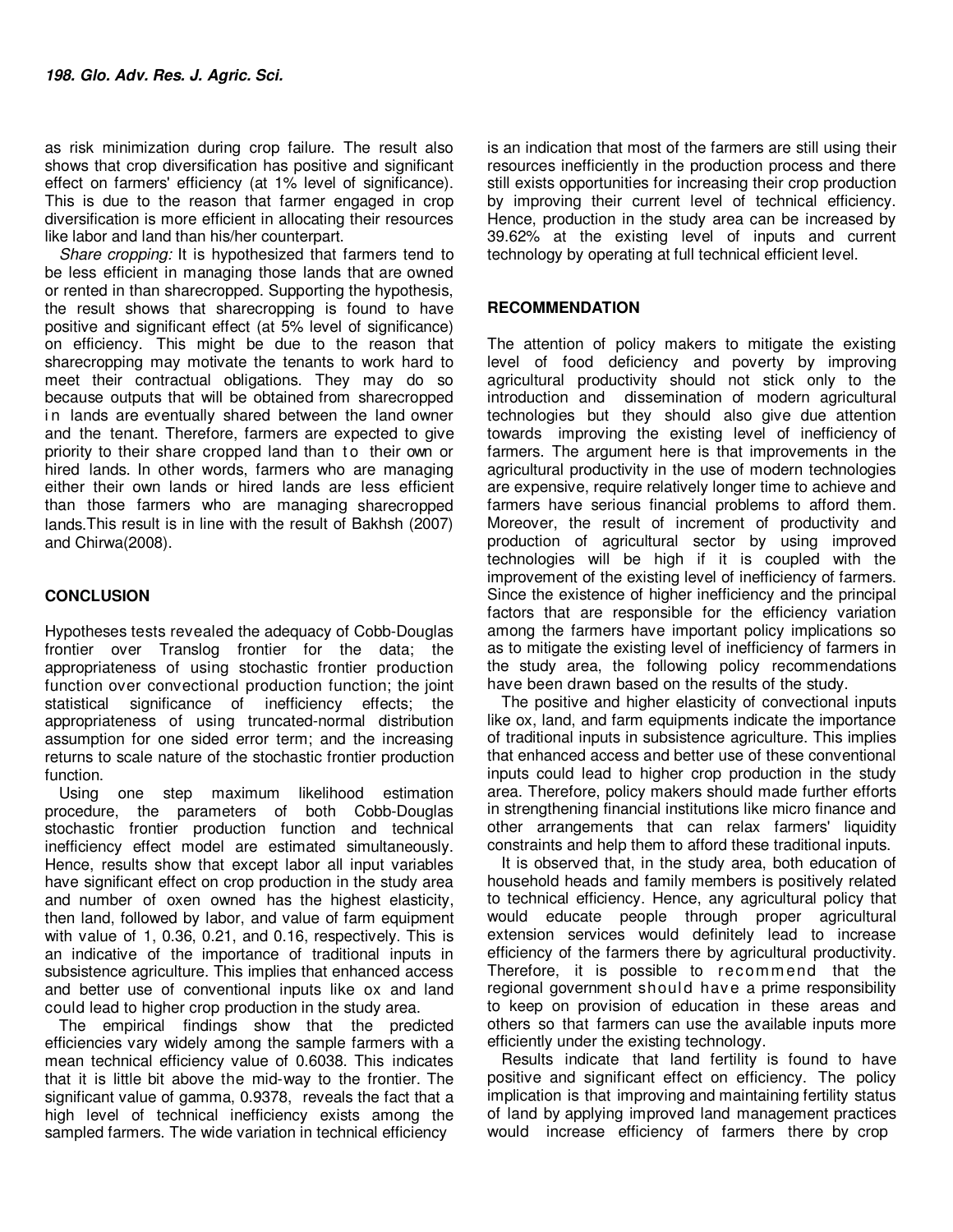production. The result reveals that there is land shortage in the study area as a result of high population growth. Hence, early interventions are called for intensive and efficient use of land farming practice.

In conclusion, the existence of higher technical inefficiency in the study area indicates that integrated development efforts that will improve the existing level of input use and policy measures that will decrease the existing level of inefficiency of farmers will have great importance in improving the living standard of farmers at large. Given limited resources, it would be wise and obviously better for the government and other concerned parties (like NGOs) participating in developmental activities to encourage development endeavors towards improving the level of efficiency of the farmers in the study area to be cost effective as compared to introduction of new technologies. However, the continuation of technology development and its dissemination is indispensable and both ways of increasing productivity have to be followed, although priority should be given to the improvement of efficiency of inefficient farmers.

### **Scope for Further Research**

The main emphasis of the study is technical efficiency which is one aspect of productive efficiency and might not necessary reflect the overall household efficiency. Therefore, future research needs to consider overall economic efficiency which will give a clear and full picture of productive efficiency of farmers in the study area.

### **REFERENCES**

- Aigner DJ, Lovell CAK, Schmidt P (1977). Formulation and Estimation of Stochastic Frontier Production Function Models. Journal of Econometrics, 6, 21-37.
- Ajibefun IA (2008). An Evaluation of Parametric and Non-parametric Methods of Technical Efficiency Measurement: Application to Small Scale Food Crop Production in Nigeria.
- Arega DA, Rashid MH (2003)**.** Measuring the Impact of Ethiopia's New Extension Program on the Productive Efficiency of Farmers, Department Of Agric. Econ.
- Bakhsh K (2007).An Analysis of Technical Efficiency and Profitability of Growing Potato,Carrot, Radish, and Bitter Gourd: A Case Study of Pakistani Punjab.
- Battese GE, Broca SS (1996). Functional Forms of Stochastic Production Functions & Model for Technical Inefficiency Effects: A Comparable Study of Wheat Farmers in Pakistan.CEPA Working Papers, No.4 Departments of Econometrics, University of New England, Armidale.
- Battese GE, Coelli T (1988). "Prediction of Firm-Level Technical Efficiencies with A Generalized Frontier Production Functions and Panel Data". J. Econ. 38: 387–99.
- Battese GE, Coelli TJ (1995). A Model for Technical Inefficiency Effects in a Stochastic Frontier Production Function for Panel Data. Empirical Economics, 20,325- 332.
- Battese GE, Corra GS (1977). Estimation of a Production Frontier Model: With Application to the Pastoral Zone of Eastern Australia. Australian J. Agric. Econ. 21, 169-179.
- Bravo-Ureta BE, Pinheiro A (1997). Technical, Economic and Allocative Efficiency in Peasant Farming: Evidence from Dominica Republic. The Developing Economics, xxxv-1, 48-67.Cambridge University Press, Cambridge.
- Coelli TJ (1995). Estimators and Hypothesis Tests for Stochastic Frontier Function: A Monte Carlo Analysis. Journal of Productivity Analysis, 6, 247 – 268.
- Coelli TJ (1996). "A Guide to FRONTIER Version 4.1c: A Computer Program for Stochastic Frontier Production and Cost Function Estimation," CEPA Working Paper, 96/07, University of New England, Armidale, NSW, 2351, Austria.
- Coelli TJ, Rao DSP, Battese GE (1998). An Introduction to Efficiency & Productivity Analysis. Kluwer Academic Publishers, Boston, Dordrecht/London, P, 134 - 249.
- CSA (2008). Summary and Statistical Report of the 2007 Population and Housing Census, Population Size by Age and Sex.
- Ellis F (1988). Peasant Economics: Farm Households and Agrarian Development.
- Farrell M (1957). The measurement of productive efficiency. Journal of the Royal Statistical Society, 120(3): 253-281.
- Fikadu G (2004). Analysis of Technical Efficiency of Wheat Production: A Study in Machakel Woreda, Ethiopia.
- Forsund F, Lovell CAK, Schmidt P (1980). A Survey of Frontier Production Functions and of Their Relationship to Efficiency Measurement: J. Econ. 13, 5-25.
- Fulginiti LE, Perrin RK (1998). Agricultural Productivity in Developing countries. Agricultural Economics. 19, 45-51.
- Gebrehawaria G (2008).Technical Efficiency of Irrigated and Rain-Fed Smallholder Agriculture in Tigray, Ethiopia: A Comparative Stochastic Frontier Production Function Analysis.
- Greene WH (1990). "A Gamma Distributed Stochastic Frontier Model", J. Econ. 46:141-163.
- Kinde T (2005).Technical Efficiency of Maize Production: A Case of Smallholder Farmers in Assosa Woreda.
- Kodde DA, Palm FC (1986). Wald Criteria for Jointly Testing Equality and Inequality Restrictions. Econometrica. 54(5), 1243-1248.
- Kumbhakar SC, Ghosh S, McGuckin JT (1991). "A Generalized Production Frontier Approach for Estimating Determinants of Inefficiency in US Dairy Farms." J. Bus. and Econ, Statistics, Vol.9, 279-280
- Meeusen W, van den Broeck J. (1977). Efficiency Estimation from Cobb-Douglas Production Functions with Composed Error. Inter. Econ. Rev. 18,435- 444.
- Mohammed E (2010). Determinants of Technical efficiency and farmlevel adoption of modern agricultural inputs the case of geba cathmants of northern Ethiopia.
- Msuya EE (2008). Reconstructing Agro-Biotechnologies in Tanzania: Smallholder Farmers' Perspective in Reconstructing Biotechnologies (Ed. G. Ruivenkamp, S. Hisano, and J. Jongerden), Wageningen Academic Publishers, 2008.
- Obwona M (2006**)**. Determinants of Technical Efficiency Differentials amongst Small- and Medium-Scale Farmers in Uganda: A Case of Tobacco Growers.
- Schultz TW (1964). Transforming Traditional Agriculture. Yale University Press. New Haven. CT.
- Seyoum EI, Bathese GE, Flemmeng EM (1998).Technical Efficiency and Productivity of Maize Production in Eastern Ethiopia J. Agric. Econ. 1: 341-348.
- Tesfay G (2006). "Agriculture, Resource Management and Institutions: a Socioeconomic Analysis of Households in Tigray, Ethiopia." Ph.D Dissertation , Wageningen University, the Netherlands.
- Tewodrose A (2001).Farm Household Technical Efficiency: Stochastic Frontier Analysis. A Study of Rice Producers in Mardi Watershed in the Western Development Region of Nepal.
- Thiam A, Bravo-Ureta BE, Rivas TE (2001). Technical Efficiency in Developing Country Agriculture: A Meta-Analysis. J. Agric. Econ. 25,235-430.
- Tsegaye Y, Berg E (2005). Technical Efficiency of Maize Production in Southwestern Ethiopia: a case of Jimma zone.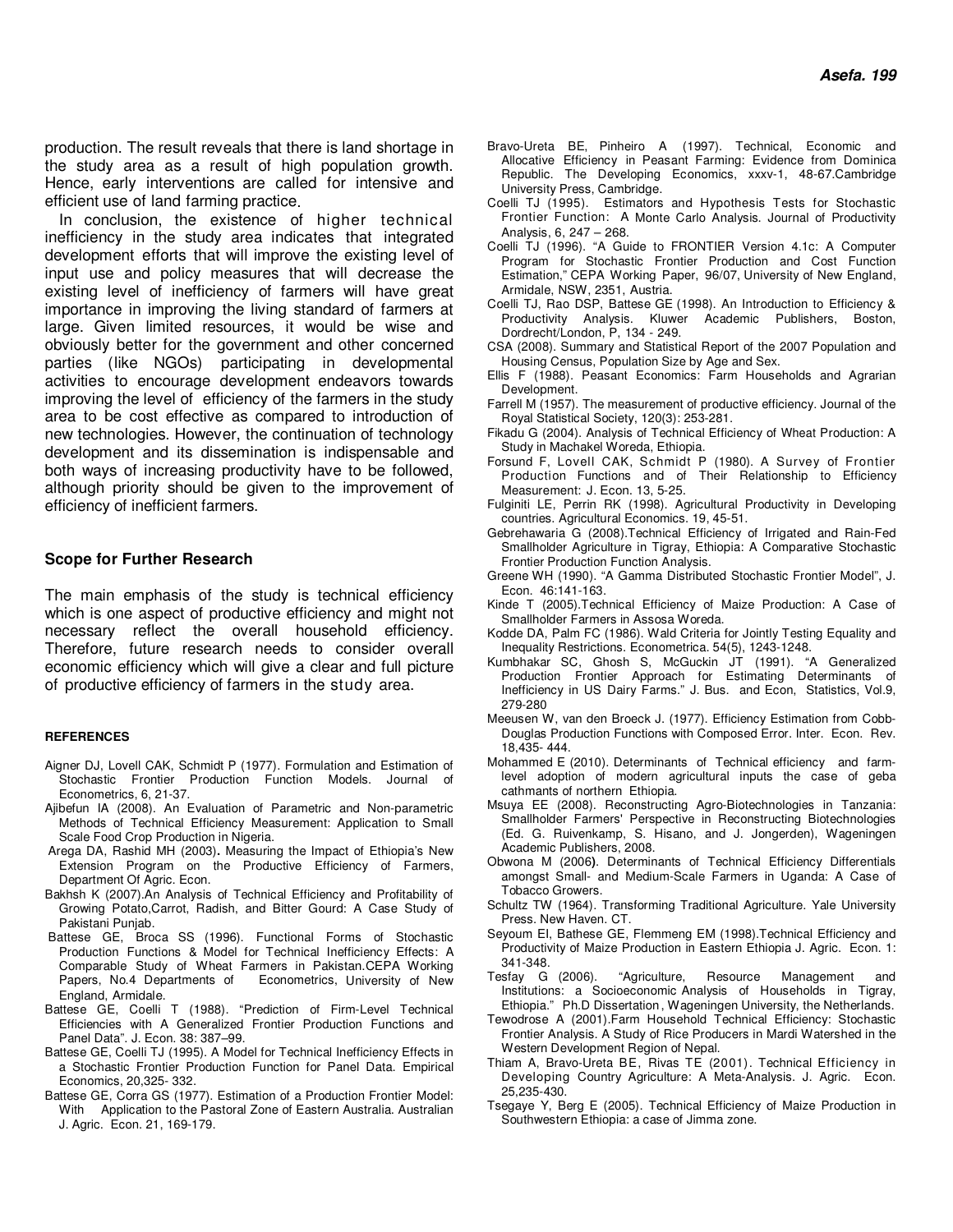- World Bank (WB) (2007). African Development Indicators, World Bank Report, Washington D.C.
- World Food Program (WFP) (2009). Summary of Food Security and Vulnerability in Selected Cities of Ethiopia.

Yesuf M, Zaid N (2010). Effect of Microfinance Participation on Farmers' Technical Efficiency: Panel Evidence from Tigray, Northern Ethiopia.

Zenebe G, Oskam A, Tasew W (2005). Technical Efficiency of Peasant Farmers in Northern Ethiopia: A Stochastic Frontier Approach.